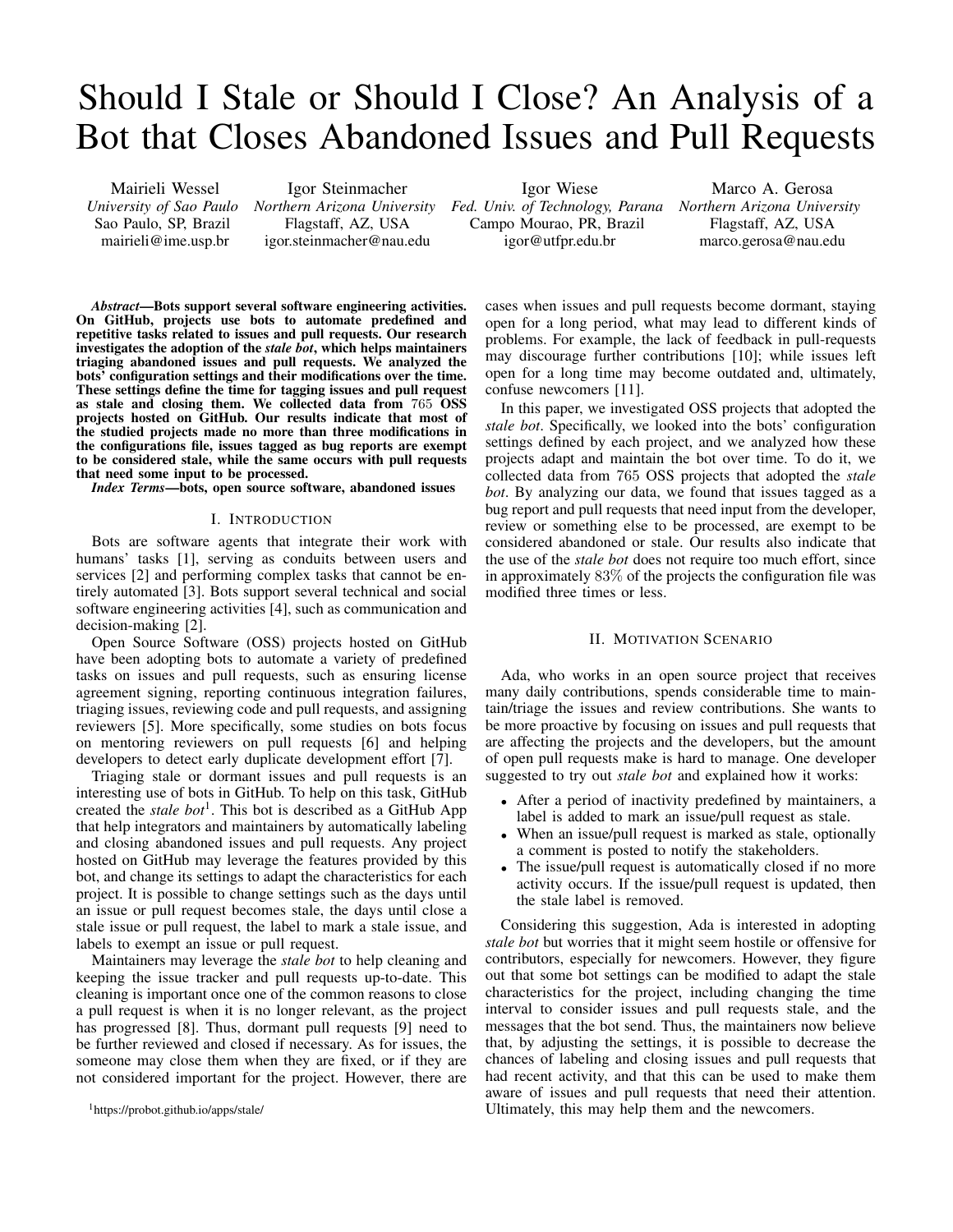# III. METHOD

This study aims to explore how OSS projects on GitHub are using the *stale bot*, answering the following research questions:

RQ1. What are the characteristics of stale issues and pull requests?

We aimed to investigate the configuration settings of *stale bot* defined by maintainers, such as days until stale, to understand which characteristics commonly define both issues and pull requests that are considered stale in OSS projects.

| <b>RQ2.</b> How stable is the bot configuration for a project? |
|----------------------------------------------------------------|
|----------------------------------------------------------------|

In this research question, we aim to understand how much effort is required to use and maintain the bot on issues and pull requests of OSS projects hosted on GitHub. To do it, we analyzed the number and frequency of changes in the bot configuration file.

## *A. Project Selection*

We selected OSS projects hosted on GitHub that adopted the *stale bot*. To identify these projects, we verify whether they had a required configuration file (*.github/stale.yml*). Using GitHub's public dataset on Google BigQuery  $2$ , we used a query to search for public projects that contained this configuration file. We started with 1, 484 projects. To further refine our dataset, we decided to exclude forks and deleted projects. As a result, we obtained 770 projects. For each project, we used the PyDriller [12] to collect the data of commits that modified the *.github/stale.yml* file.

As mentioned before, a *.github/stale.yml* file is required in the default branch to enable the bot on the repository. In this file, the project maintainers may change some default settings:

- **daysUntilStale** (defaults to 60 days). Number of days of inactivity before an issue or pull request becomes stale.
- **daysUntilClose** (defaults to 7 days). Number of days of inactivity before an issue or pull request with the stale label is closed. If disabled, issues still need to be manually closed.
- **staleLabel** (defaults to "wontfix"). Label to use when marking the issue or pull request as stale. A project can have only one stale label.
- **exemptLabels** (defaults to "pinned" and "security"). Issues or pull requests with these labels are never considered stale. A project could have an arbitrary number of exempt labels.
- **only** (defaults to "issues" and "pulls"). Restricts bot action to "issues" or "pulls" only. If empty, the bot work on both "issues" and "pulls".

Besides the settings presented above, it is possible to specify configuration settings that are specific to just "issues" or "pulls."

To extract these settings from the source code of configuration file, we generated a parser in Python. Thus, we discarded five selected projects that did not follow the YML format on the *.github/stale.yml* file. At the end of this process, we obtained 765 projects.

<sup>2</sup>https://bigquery.cloud.google.com/dataset/bigquery-public-data: github\_repos

# *B. Data analysis*

We analyzed bot configuration settings of 765 software projects, investigating the days until stale, days until close, stale label, and exempt labels to find which characteristics commonly define both issues and pull requests that are considered stale in OSS projects (RQ1).

As previously explained in Section III-A, it is allowed override the configuration settings specific to "issues," "pull requests," or both (we called it "all"). We conduct all analyzes by distinguishing these categories of settings, examining both frequency and type of modifications made in the configuration file (RQ2).

For replication purposes, we made our data and source code publicly available 3.

# IV. RESULTS

In the following, we present the results according to the research questions.

# *A. RQ1. What are the characteristics of stale issues and pull requests?*

To characterize stale issues and pull requests, we investigated the *stale bot* configuration file for each selected project. The first analysis we conducted aimed to understand if the bot was being used to identify stale issues or pull requests. We found 75 projects ( $\simeq 9.8\%$ ) that adopted the bot only for issues, 19 ( $\simeq 2.5\%$ ) that adopted only for pull requests, and  $671 \approx 87.7\%$ ) that adopted the *stale bot* for both issues and pull requests. By investigating these 671 project, we noticed that most of them maintained a common setting for issues and pull requests, and 12.2% (82 projects) specified the different settings for "issues" and "pull requests."

After analyzing the only setting and specific configurations, we looked into the settings that define the number of days until the bot considers an issue or pull request stale. Figure 1 presents the distribution of daysUntilStale setting across our sample. Our data show that this distribution is different according to the target set for the bot (issues, pull requests, or both (all)). For the issues settings  $Q1 = 30$ , median = 30,  $\Omega$ 3 = 84; for the pull requests settings  $\Omega$ 1 = 14, median = 14,  $\text{O}3 = 30$  and for both  $\text{O}1 = 30$ , median =  $60, Q3 = 60$ . Pull requests have been set to become stale in fewer days than issues. We also noticed some extreme cases, for example, we found eight projects that defined the daysUntilStale as more than 36, 000 days. Therefore, we manually investigate each of these projects and then perceived they did not understand the workflow of the bot.

As we did for daysUntilStale setting, we looked into the settings that define the number of days until the bot closes an issue or pull request marked as stale. Among the analyzed projects, 77 had this value set to false at the moment of our collection (disabling the feature that makes the bot automatically close the issues and pull requests). Figure 2 presents the distribution of daysUntilClose setting for the 688 ( $\simeq$  90%) projects that kept the closing feature active. For the issues settings Q1=7, median=7, Q3=40; for the pull requests settings Q1=7, median=7, Q3=14 and for all settings Q1=7, median=7, Q3=7. By looking at Figure 2, we noticed that the configurations that included both issues and pull requests (all), kept daysUntilClose with the default value (excluding outliers, not displayed in the figure).

<sup>3</sup>https://github.com/mairieli/botSE-2019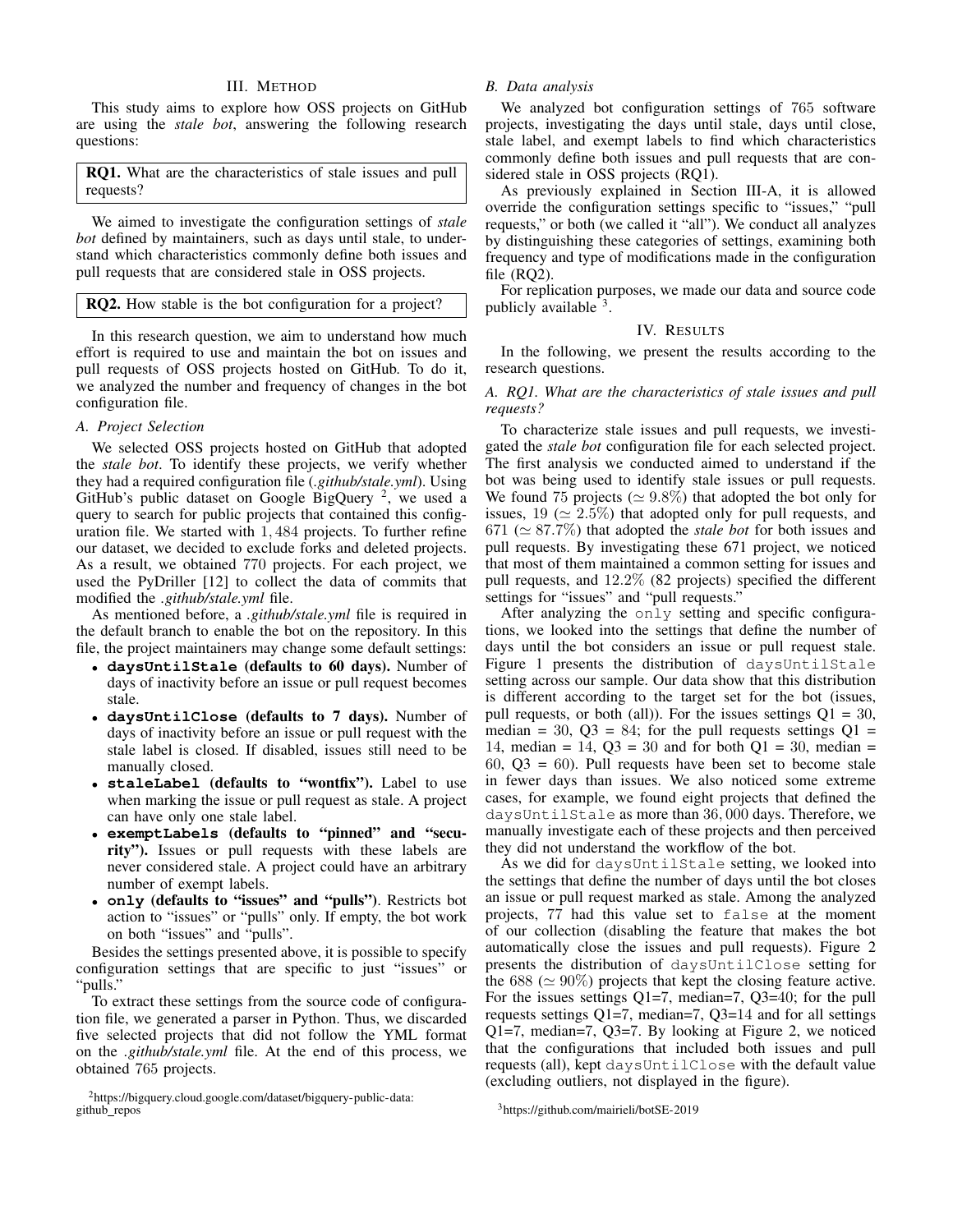





Fig. 2. Distribution of days until close

Analyzing the staleLabel setting, we found 16 different labels applied by the projects. By analyzing them, we found that four of them corresponded to more than 90% of all the labels adopted. Table I presents the frequency of these 4 stale labels. Interestingly, the default label "wontfix" is not the most commonly used. We hypothesize that projects changed it since "wontfix" is offered as a default label when one creates a new repository in GitHub. Thus, projects usually make use of this label and do not want to have it used with more than one meaning. Therefore, the project maintainers adopt other labels, preferring using "stale," as it is possible to observe in the table.

We also analyzed the labels assigned to issues and pull requests that maintainers want never to be considered stale. To do so, we manually inspected the labels defined under exemptLabels setting. Table II shows the most recurrent exempt types of labels used (it is worth mentioning that we further classified the labels in more generic categories).

Regarding the issues' settings, we noticed that the distribution of labels used for issues and pull requests are different. Interestingly, the most frequently exempt label category for issues is that representing bug reports (usually labeled as

TABLE I FREQUENCY OF MOST COMMON STALE LABELS

| <b>Stale Label</b> | Freq.<br>in Issues $(\%)$ | Freq. in<br>Pulls $(\%)$ | Freq. in<br>All $($ \%) |
|--------------------|---------------------------|--------------------------|-------------------------|
| stale              | $125(79.6\%)$             | 26(25.7%)                | $303(51.4\%)$           |
| wontfix            | $25(15.9\%)$              | $10(9.9\%)$              | 245 (41.5%)             |
| abandoned          |                           | $60(59.4\%)$             | $2(0.3\%)$              |
| inactive           | 3 (1.9%)                  | $3(2.9\%)$               | 12(2%)                  |

<sup>\*</sup> Gray rows represent the default settings.

"bug"), appearing in 67.6% of the projects. Enhancements closely follow this label. Apart from the most common ones, one interesting finding is that a non-negligible number of projects set the issues identifying newcomer-friendly tasks as exempt from staling. These issues are usually low-hanging fruits and may benefit the joining process of newcomers, so they will not be touched by more active members.

For the pull requests' settings, the most common label categories represent the contributions that need input from the developer ("waiting for CLA"), review ("needs review"), or something else ( "on hold") to be processed.

TABLE II FREQUENCY OF MOST COMMON EXEMPT LABELS

| <b>Exempt labels</b> | Freq. in<br>Issues $(\%)$ | Freq. in<br>Pulls $(\%)$ | Freq. in<br>All $(\%)$ |
|----------------------|---------------------------|--------------------------|------------------------|
| security             | 61 (41.4%)                | 27 (26.7%)               | 360 (61.1%)            |
| pinned               | 43 (27.3%)                | 26(25.7%)                | $371(62.9\%)$          |
| bug                  | $106(67.6\%)$             | $5(4.9\%)$               | 104 (17.6%)            |
| enhancement          | 95 (60.5%)                | $3(2.9\%)$               | 73(12.3%)              |
| on hold              | 60(38.2%)                 | $59(58.4\%)$             |                        |
| newcomer             | $17(10.8\%)$              | $6(5.9\%)$               | 72 (12.3%)             |
| maybe later          | 12 (7.6%)                 | $8(7.9\%)$               | 65 $(11%)$             |
| documentation        | 69 (43.9%)                |                          |                        |
| needs review         |                           | 59 (58.4%)               | $20(3.3\%)$            |
| accepted             | $3(1.9\%)$                |                          | 60 $(10.1\%)$          |
| proposal             | $61(38.8\%)$              | $(0.9\%)$                | $1(0.1\%)$             |
| waiting for CLA pass |                           | 59 (58.4%)               |                        |
| tests                | 59 (37.5%)                |                          |                        |
| feature              | $(4.4\%)$                 | $(0.9\%)$                | 45 (7.6%)              |
| work in progress     | 4(2.5%)                   | $(0.9\%)$                | $36(6.1\%)$            |
| discussion           | $(4.4\%)$                 |                          | $20(3.3\%)$            |
| blocked              | 9(5.7%)                   | $(0.9\%)$<br>1           | $14(2.3\%)$            |
| under consideration  |                           |                          | $23(3.9\%)$            |
| no stale             | $5(3.1\%)$                | $2(1.9\%)$               | $13(2.2\%)$            |

Gray rows represent the default settings.

RQ1. Pull requests have been defined to become stale in fewer days than issues. Issues tagged as bug report is exempt to be considered stale, while the same occurs with pull requests that need some input to be processed.

#### *B. RQ2. How stable is the bot configuration for a project?*

After adding the first version of the configuration file to the project, the maintainer may update the settings until reach the ideal configuration for the project. To understand this process, we analyzed the history of changes of the configuration file for all the projects. We noticed that some projects take some time changing it until they reach the ideal configuration. Thus, we considered that the number of modifications is a proxy to the effort required to use the bot in a project.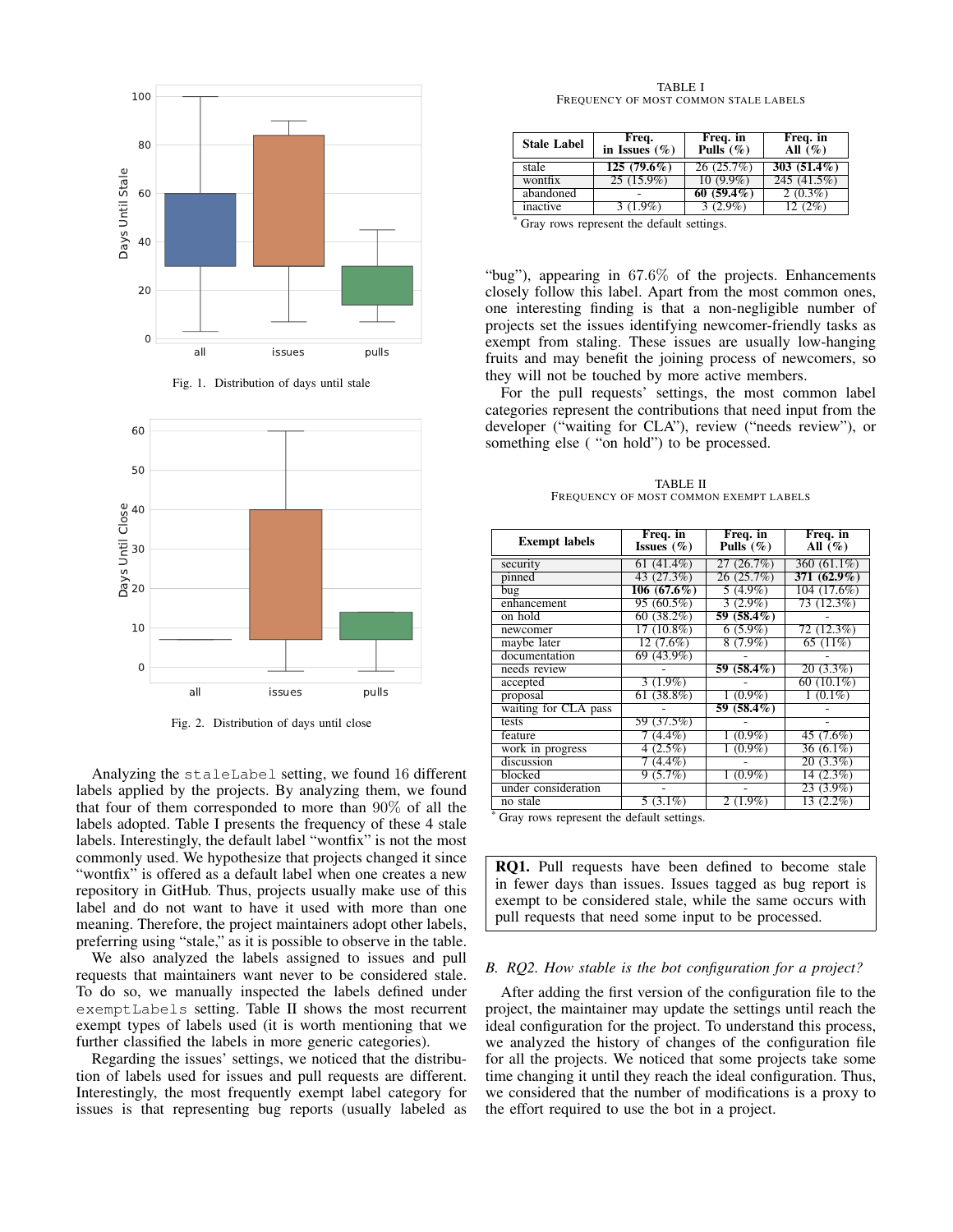From this analysis, we observed that  $453 \approx 59.2\%$ ) projects that only added the configuration file and made no further modifications. Interestingly, 49 ( $\simeq$  6.4%) projects kept the configuration file exactly as it is provided in the bot page,<sup>4</sup> maintaining the complete default settings.

In Figure 3, we present the distribution of the number of modifications in the *stale.yml* file per project. We considered only the 312 projects that changed the configuration file at least once after the addition, and we found that most projects (259, or  $\simeq 83\%$ ) have modified the file between one and three times after its initial inclusion in the project.



Fig. 3. Distribution of the number of modifications in *stale.yml* file

Figure 3 also shows some outliers with 7, 8, 9, 16 and 59 modifications. The extreme case happened in the *SaltStack*<sup>5</sup> project. Figure 4 shows the timeline of modifications for this project. The configuration file was modified by 59 commits from May 12, 2017, to December 14, 2017. By analyzing the changes, we could observe that all of them were changes in the daysUntilStale setting, decreasing it by 30, 25, 15, and 10 days. All modifications followed the same structure in the commit message: *"Reduce the number of days an issue is stale by X"*. We could notice that this gradual reduction was to avoid overloading the project with a lot of stale issues and pull requests needed to be manually inspected in a short period. Until December 2018, more than 3, 500 issues were closed by the bot in this project.



Fig. 4. The progress of days until stale



<sup>5</sup>https://github.com/saltstack/salt

Looking into a pull request  $6$  of the atom project, we found another evidence that projects have defined higher values to daysUntilStale setting and then decreased until the appropriate configuration. Manually analyzing another outlier case, we found 17 commits with modifications to the *stale.yml* file in *Moya*<sup>7</sup> project. These modifications included addition of exempt labels and decreasing both daysUntilStale and daysUntilClose values. The goal of these changes are made clear by the contributor who commits the last modification in daysUntilStale: *"... I think leaning on our bot is a good idea, and I can see us changing this to just a week sometime in the future."*

**RQ2.** We observed that  $\simeq 59.2\%$  of projects only added the file and considering the other projects,  $\simeq 83\%$  of them made no more than three modifications. Therefore, the bot configuration settings for a project looks stable in most cases.

#### V. RELATED WORK

Bots are extensively proposed and analyzed in the literature of different domains, including social media [13]–[15], online learning [16]–[19], and Wikipedia [20], [21]. In Software Engineering, bots support several activities automating tasks that generally require human interaction [3]. While some bots support development and deployment, team and task management, and file sharing, others are used as social media, or even for fun [2], [5]. In this paper, we extend the existing knowledge on bots in GitHub by exploring a specific bot, analyzing how it is adopted, and how much effort the maintainers need to put to set it.

## VI. CONCLUSION

In this paper, we analyzed how OSS projects hosted on GitHub are using a bot that helps integrators and maintainers work by automatically labeling and closing abandoned or inactive issues and pull requests. Exploring the bot configuration settings (**RQ1**), we showed that most of projects ( $\simeq 87.7\%$ ) adopted the *stale bot* for both issues and pull requests. We also found that pull requests have been defined to become stale in fewer days than issues. We also found that abandoned issues tagged as bug report are generally exempt from staling. In addition, we investigated how much effort is necessary to set up the *stale bot* (RQ2). We found that adopting *stale bot* does not require too much effort of maintainers. Most projects made no more than three changes in the configurations file.

#### **REFERENCES**

- [1] U. Farooq and J. Grudin, "Human-computer integration," *interactions*, vol. 23, no. 6, pp. 26–32, Oct. 2016.
- [2] M.-A. Storey and A. Zagalsky, "Disrupting developer productivity one bot at a time," in *Proceedings of the 2016 24th ACM SIGSOFT International Symposium on Foundations of Software Engineering*, ser. FSE 2016. New York, NY, USA: ACM, 2016, pp. 928–931. [Online]. Available: http://doi.acm.org/10.1145/2950290.2983989
- [3] C. Lebeuf, M.-A. Storey, and A. Zagalsky, "Software bots," *IEEE Software*, vol. 35, no. 1, pp. 18–23, 2018.
- [4] B. Lin, A. Zagalsky, M. Storey, and A. Serebrenik, "Why developers are slacking off: Understanding how software teams use slack," in *Proceedings of the 19th ACM Conference on Computer Supported Cooperative Work and Social Computing Companion*, ser. CSCW '16 Companion. New York, NY, USA: ACM, 2016, pp. 333–336. [Online]. Available: http://doi.acm.org/10.1145/2818052.2869117

<sup>6</sup>https://github.com/atom/atom/pull/15492 <sup>7</sup>https://github.com/Moya/Moya